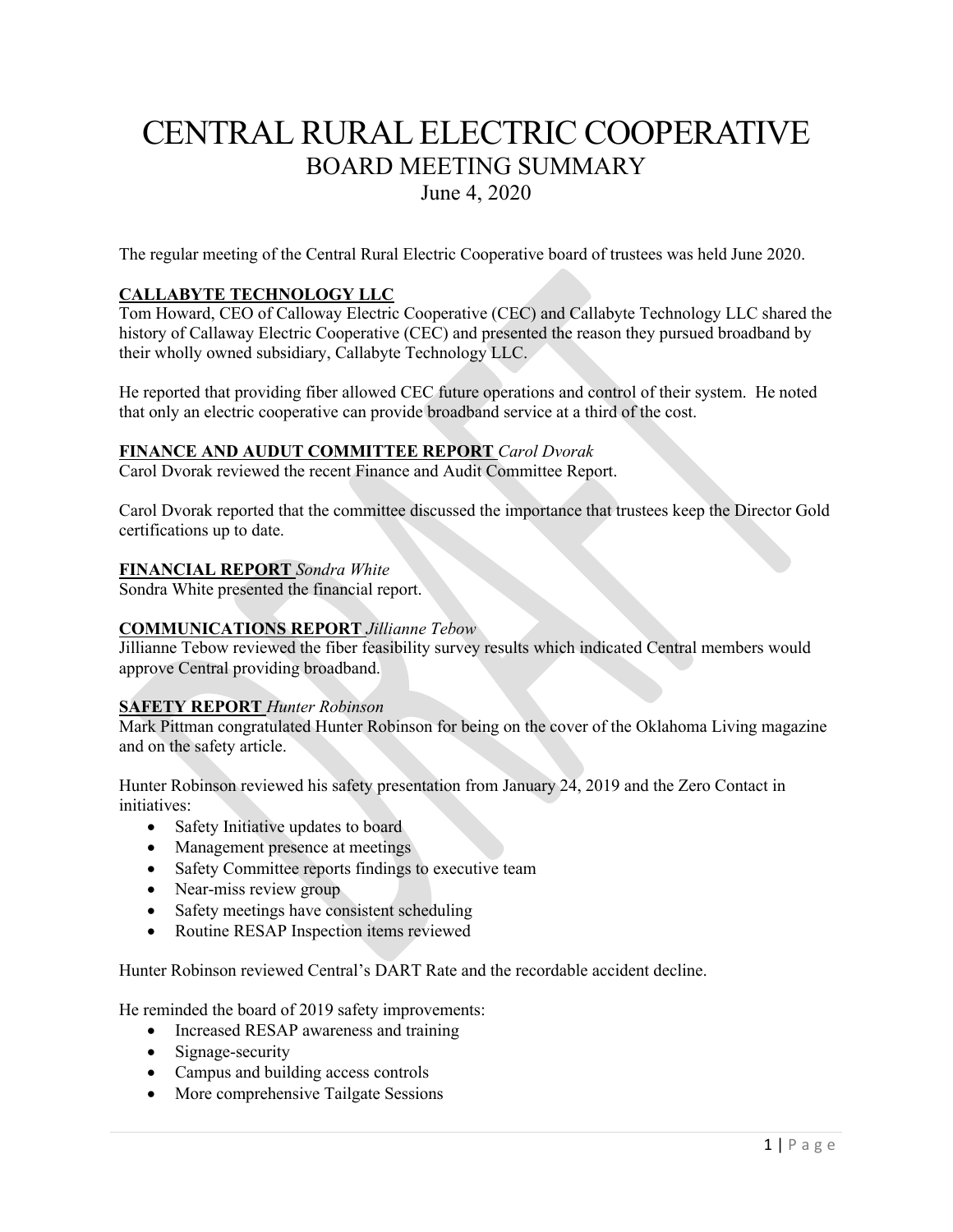- Increased near miss and accident reporting
- Open group discussion
- Employee-member interactions

Hunter Robinson reported the 2020 safety improvements:

- Weekly meetings with Safety and VP of Operations
- Increased review and discussion on all accidents
- Weekly field visits with a plan
- Increased accountability from top to bottom
- Improved reporting standards
- Improved accident and damage investigations
- Radio communications

## **CEO'S REPORT** *Hunter Robinson*

Hunter Robinson presented the CEO report including the following:

- NRECA RC3
- Central employee's 2020 involvement in community
- AgCredit communications
- City of Stillwater 2007 agreement
- Annual Meeting
- Broadband

Hunter Robinson reported the importance of logos and discussed adding "Rural" back into the Central logo.

## **POLICY 621 Sick Leave** *Max Myers*

Policy 621 Sick Leave was approved as presented.

## **POLICY 625 Military Leave** *Max Myers*

Policy 625 Military Leave was approved as presented.

## **POLICY 626 COURT LEAVE** *Max Myers*

Policy 626 Court Leave was approved as presented.

## **REVIEW POLICY 302 EMPLOYEES' FUND** *Max Myers*

Max Myers reviewed Policy 302 Employees' Fund.

## **REVIEW POLICY 303 ENERGY CONSERVATION** *Max Myers*

Max Myers reviewed Policy 303 Energy Conservation.

## **REVIEW POLICY 308 USE OF COOPERATIVE VEHICLES** *Max Myers*

Max Myers reviewed Policy 308 Use of Cooperative Vehicles.

## **REVIEW POLICY 610 PHYSICAL EXAMINATIONS** *Max Myers*

Max Myers reviewed Policy 610 Physical Examinations. Max Myers reviewed the reason for the changes and the board discussed the purpose of the policy.

## **KAMO REPORT** *Mark Pittman*

Mark Pittman presented the KAMO report.